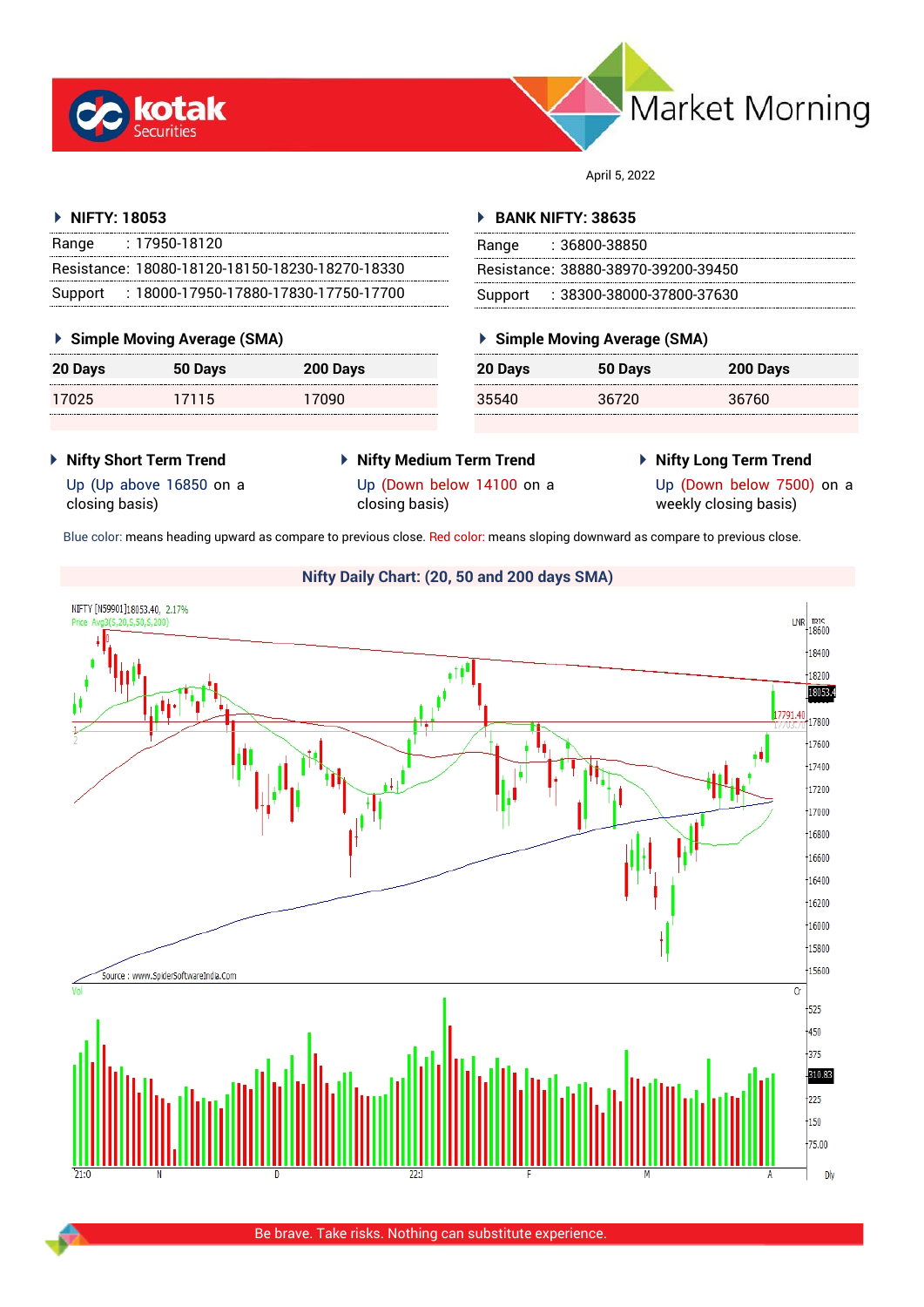#### **Market Analysis**

session, the Nifty ended 370 points higher whereas the Sensex was up by 1295 points. Monday's intraday rally **Nifty/Sensex Daily View:** On Monday, the benchmark indices witnessed a stellar rally. after a robust intraday was largely supported by HDFC Twins, as the two announced a merger deal. During the intraday session, both the stocks rallied over 10 per cent. Among sectors, almost all the major sectoral indices were traded in the green but Banking and financial stocks outperformed. Technically, in the last two trading sessions, the Nifty/ Sensex rallied nearly 700/2400 points. on the daily and intraday charts, the index is holding uptrend formation but due to overbought texture, traders may prefer to book some profits at higher levels. For the trend following traders now, 17880/60100 would act as a crucial support level, above which the Nifty/Sensex may touch the level of 18200- 18350/61200-61600. On the flip side, quick intraday correction is not ruled out, if the index succeeds to trade below 17880/60100 below the same the index could retest the level of 17790-17750/59800-59650, which was earlier resistance for the market.

### **RATING SCALE (PRIVATE CLIENT GROUP)**

| <b>BUY</b>             | - A condition that indicates a good time to buy a stock. The exact circumstances of the signal will be determined by the indicator that an<br>analyst is using.    |
|------------------------|--------------------------------------------------------------------------------------------------------------------------------------------------------------------|
| SELL                   | $-$ A condition that indicates a good time to sell a stock. The exact circumstances of the signal will be determined by the indicator that an<br>analyst is using. |
| <b>Stop Loss Order</b> | - An instruction to the broker to buy or sell stock when it trades beyond a specified price. They serve to either protect your profits or<br>limit your losses.    |

#### **FUNDAMENTAL RESEARCH TEAM (PRIVATE CLIENT GROUP)**

Head of Research Auto & Auto Ancillary Transportation, Paints, FMCG Banking & Finance [shrikant.chouhan@kotak.com](mailto:shrikant.chouhan@kotak.com) arun.agarwal@kotak.com agarwal.amit@kotak.com Hemali.Dhame@kotak.com

**Jatin Damania Purvi Shah Rini Mehta K. Kathirvelu** Metals & Mining, Midcap Pharmaceuticals Research Associate Support Executive jatin.damania@kotak.com [purvi.shah@kotak.com](mailto:purvi.shah@kotak.com) rini.mehta@kotak.com [k.kathirvelu@kotak.com](mailto:k.kathirvelu@kotak.com) +91 22 6218 6440 +91 22 6218 6432 +91 80801 97299 +91 22 6218 6427

Oil and Gas, Information Tech Construction, Capital Goods & Midcaps sumit.pokharna@kotak.com pankajr.kumar@kotak.com

+91 22 6218 5408 +91 22 6218 6443 +91 22 6218 6439 +91 22 6218 6433

# **Sumit Pokharna Pankaj Kumar**

+91 22 6218 6438 +91 22 6218 6434

**Shrikant Chouhan Arun Agarwal Amit Agarwal, CFA Hemali Dhame**

#### **TECHNICAL RESEARCH TEAM (PRIVATE CLIENT GROUP)**

**Shrikant Chouhan Amol Athawale Sayed Haider**

[shrikant.chouhan@kotak.com](mailto:shrikant.chouhan@kotak.com) [amol.athawale@kotak.com](mailto:amol.athawale@kotak.com) Research Associate +91 22 6218 5408 +91 20 6620 3350 [sayed.haider@kotak.com](mailto:sayed.haider@kotak.com)

+91 22 62185498

#### **DERIVATIVES RESEARCH TEAM (PRIVATE CLIENT GROUP)**

+91 79 6607 2231 +91 22 6218 5497 +91 33 6615 6273

**Sahaj Agrawal Prashanth Lalu Prasenjit Biswas, CMT, CFTe** [sahaj.agrawal@kotak.com](mailto:sahaj.agrawal@kotak.com) [prashanth.lalu@kotak.com](mailto:prashanth.lalu@kotak.com) [prasenjit.biswas@kotak.com](mailto:prasenjit.biswas@kotak.com)